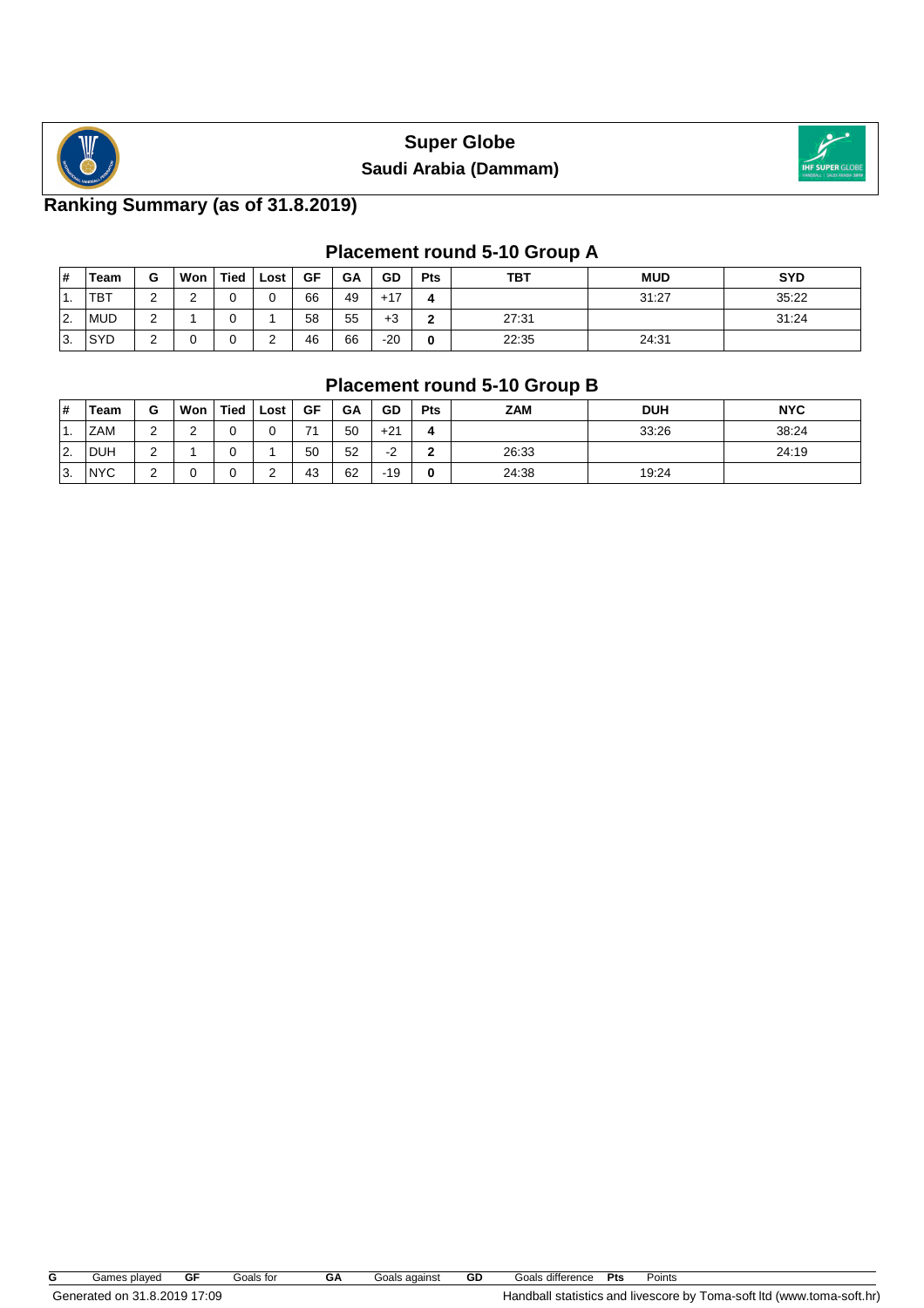



# **Ranking Summary (as of 31.8.2019)**

#### **Final Round**

| Date  | <b>Time</b> | <b>Phase</b>        |                 | Teams           | M.No. | Venue                 | Result |  |
|-------|-------------|---------------------|-----------------|-----------------|-------|-----------------------|--------|--|
| 27.8. | 20:00       | Eighth final        | Mudhar          | New York City   |       | 2 Dammam Sports Hall  | 33:13  |  |
| 27.8. | 16:15       | Eighth final        | Sydney Uni      | <b>THW Kiel</b> |       | 1 Dammam Sports Hall  | 27:41  |  |
| 28.8. | 20:00       | Quarterfinal        | Vardar          | Mudhar          |       | 3 Dammam Sports Hall  | 34:27  |  |
| 28.8. | 14:30       | Quarterfinal        | Zamalek         | <b>THW Kiel</b> |       | 4 Dammam Sports Hall  | 28:32  |  |
| 28.8. | 12:15       | Quarterfinal        | Al Wehda        | Taubate         |       | 5 Dammam Sports Hall  | 30:26  |  |
| 28.8. | 17:20       | Quarterfinal        | Barcelona       | Al-Duhail       |       | 6 Dammam Sports Hall  | 38:26  |  |
| 29.8. | 17:20       | Semifinal           | Vardar          | <b>THW Kiel</b> |       | 9 Dammam Sports Hall  | 30:34  |  |
| 29.8. | 20:00       | Semifinal           | Al Wehda        | Barcelona       |       | 10 Dammam Sports Hall | 24:34  |  |
| 31.8. | 17:20       | Final               | <b>THW Kiel</b> | Barcelona       |       | 16 Dammam Sports Hall | 32:34  |  |
| 31.8. | 14:30       | Placement Match 3-4 | Vardar          | Al Wehda        |       | 15 Dammam Sports Hall | 30:26  |  |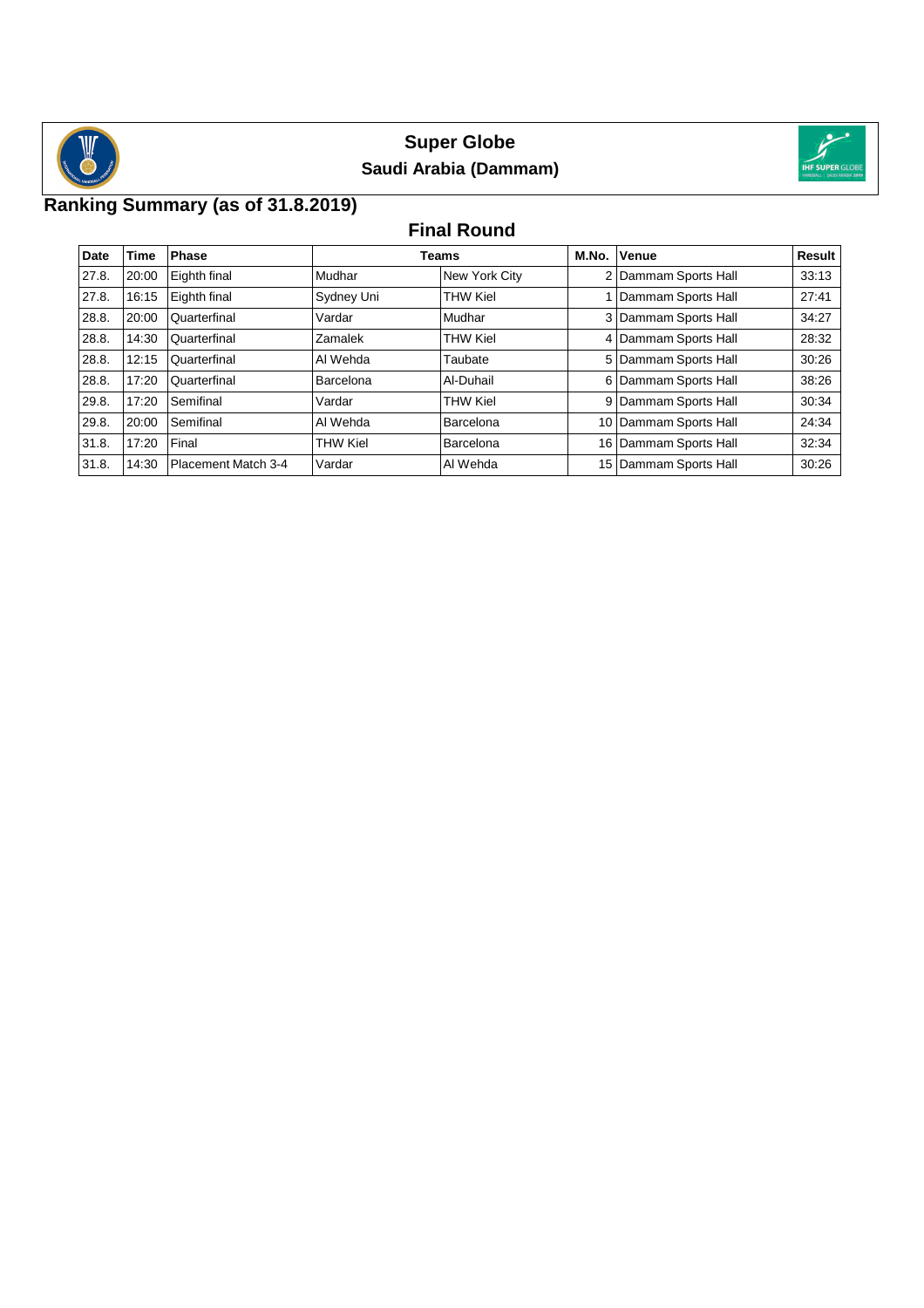



#### **Ranking Summary (as of 31.8.2019)**



#### **Classification 3-4**

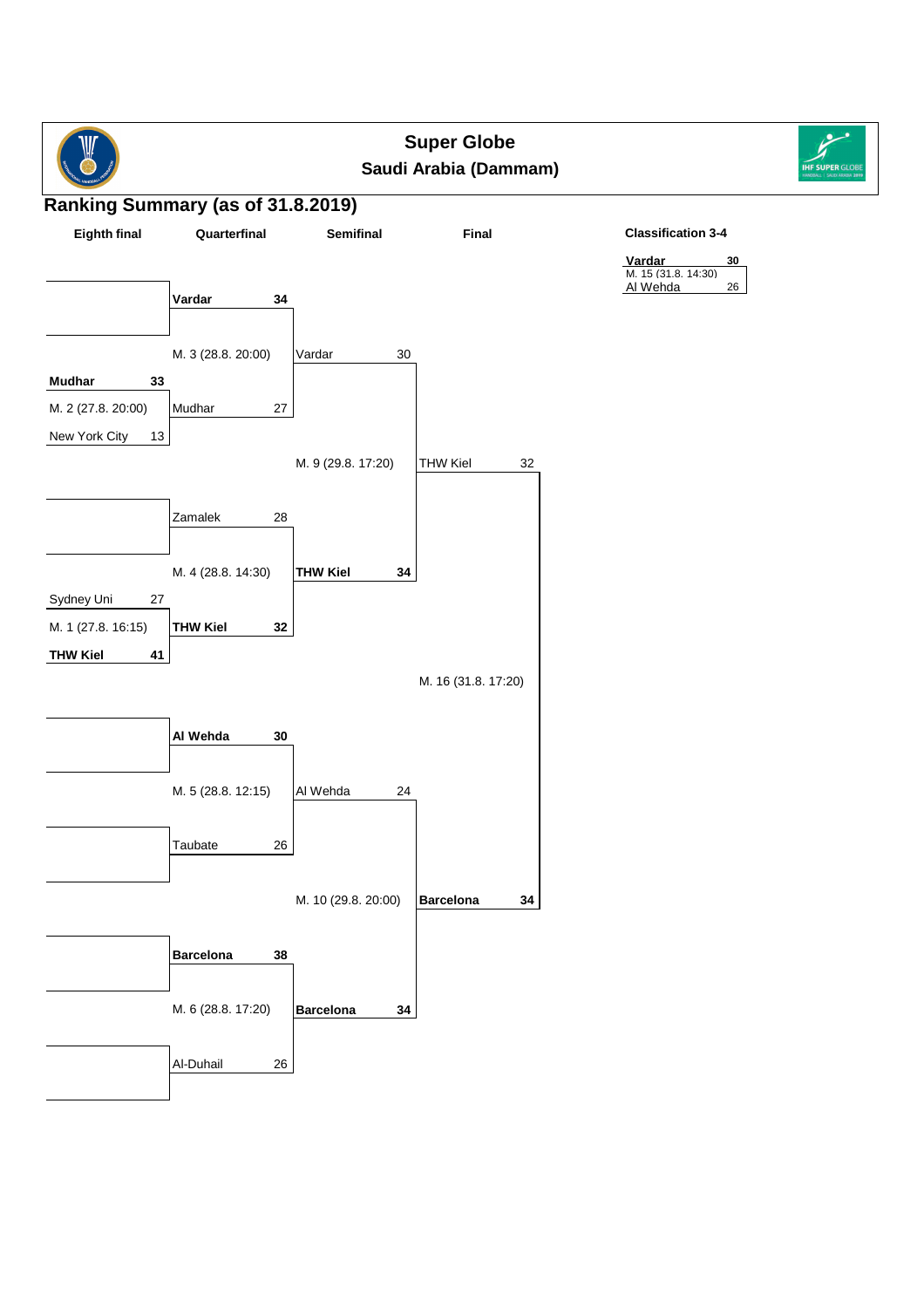



# **Ranking Summary (as of 31.8.2019)**

# **Final Ranking**

| #   | Team            |
|-----|-----------------|
| 1.  | Barcelona       |
| 2.  | <b>THW Kiel</b> |
| 3.  | Vardar          |
| 4.  | Al Wehda        |
| 5.  | Zamalek         |
| 6.  | Taubate         |
| 7.  | Mudhar          |
| 8.  | Al-Duhail       |
| 9.  | New York City   |
| 10. | Sydney Uni      |